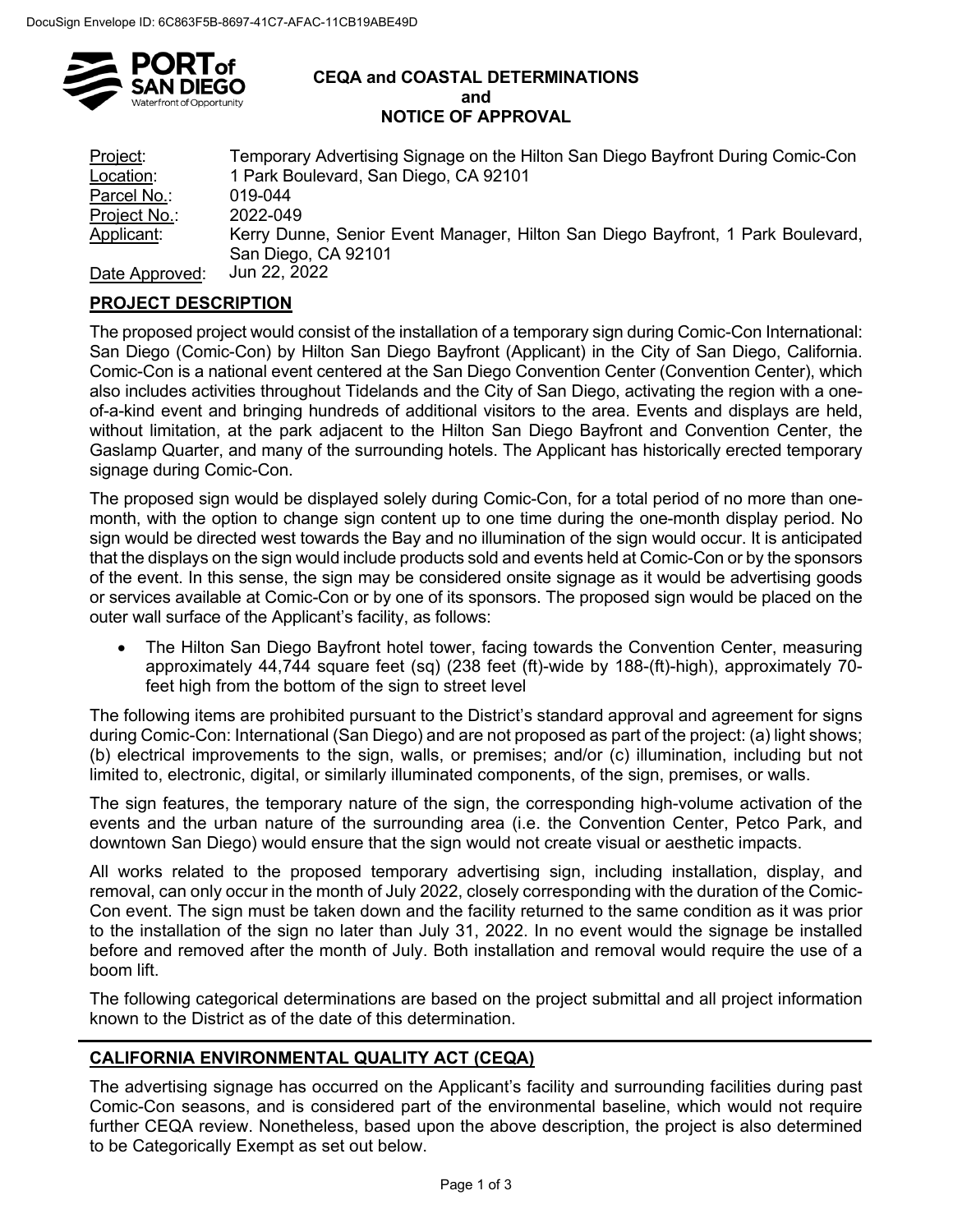### *CATEGORICAL DETERMINATION*

Categorical Exemption: SG §15311, Class 11/Section 3.i: Accessory Structures

- 3.i. Accessory Structures (SG § 15311) (Class 11): Includes construction, or placement of minor structures accessory to (appurtenant to) existing facilities, including:
	- (3) On-premise signs;
	- (5) Placement of temporary use items.

The proposed project is determined to be Categorically Exempt pursuant to the CEQA Guidelines and the Section of the District's *Guidelines for Compliance with CEQA* as identified above. This is appropriate for the proposed project because it would consist of a temporary advertising sign that would be accessory to an existing facility. The proposed sign is on-premise signage because it is anticipated to display products sold and events held at Comic-Con or by the sponsors of the event.

The District has determined none of the six exceptions to the use of a categorical exemption apply to this project (CEQA Guidelines Section 15300.2).

15300.2 (a): The location is appropriate for the project. The site is surrounded by a highly urbanized environment and the proposed sign would not directly face the San Diego Bay. There are no sensitive environmental resources located on the site and during Comic-Con, the site and the surrounding area is predominantly occupied by Comic-Con related events, including, but not limited to, large tents, games, displays, activities, and crowds. Hence, the sign would blend in with the characteristics of the seasonal event.

15300.2 (b): This project does not present a cumulative impact. Due to the limited area of signage display in/around the Convention Center, there are no anticipated successive projects of the same type in the same place over time that would result in a cumulative impact. Comic-Con is a temporary event. If additional signage is displayed during the event, due to the nature of the event and its urban location, cumulative impacts would not occur due to limitations on signage location, sizing, and duration not to extend beyond July 1 to July 31.

15300.2 (c): There is also not a reasonable probability that the proposed project would have a significant effect on the environment due to unusual circumstances. The project site is in an urbanized area and the proposed signage would be placed during a limited time, in the month when Comic-Con occurs and would fit with the nature and characteristics of the surrounding area and activities. Moreover, similar advertising signage has occurred on surrounding facilities during past Comic-Con seasons.

15300.2 (d): No damage to scenic resources would occur. There are no trees, rocks, or outcroppings on the project site. The nearest designated scenic highway is the Coronado bridge, located approximately 1.25 miles to the south of the project site.

15300.2 (e): The project site is not listed pursuant to Section 65962.5 of the California Government Code.

15300.2 (f): The project would not impact historical resources. The structures are not registered on the California Register of Historical Resources and are less than 50 years old, and therefore not considered potential historical resources subject to CEQA Guidelines Section 15064.5. Additionally, the installations would be temporary and would not result in a substantial adverse change to the structures.

Pursuant to CEQA Guidelines Section 15062, a 35-day statute of limitations for this CEQA exemption shall apply from the date a Notice of Exemption is posted with the San Diego County Clerk, or a 180 day statute of limitations for this CEQA exemption shall apply if no Notice of Exemption is filed.

### **CALIFORNIA COASTAL ACT**

### *PORT MASTER PLAN CONSISTENCY*

Planning District: 3 - Centre City Embarcadero (Precise Plan Figure 11)

Land Use Designation: Commercial Recreation